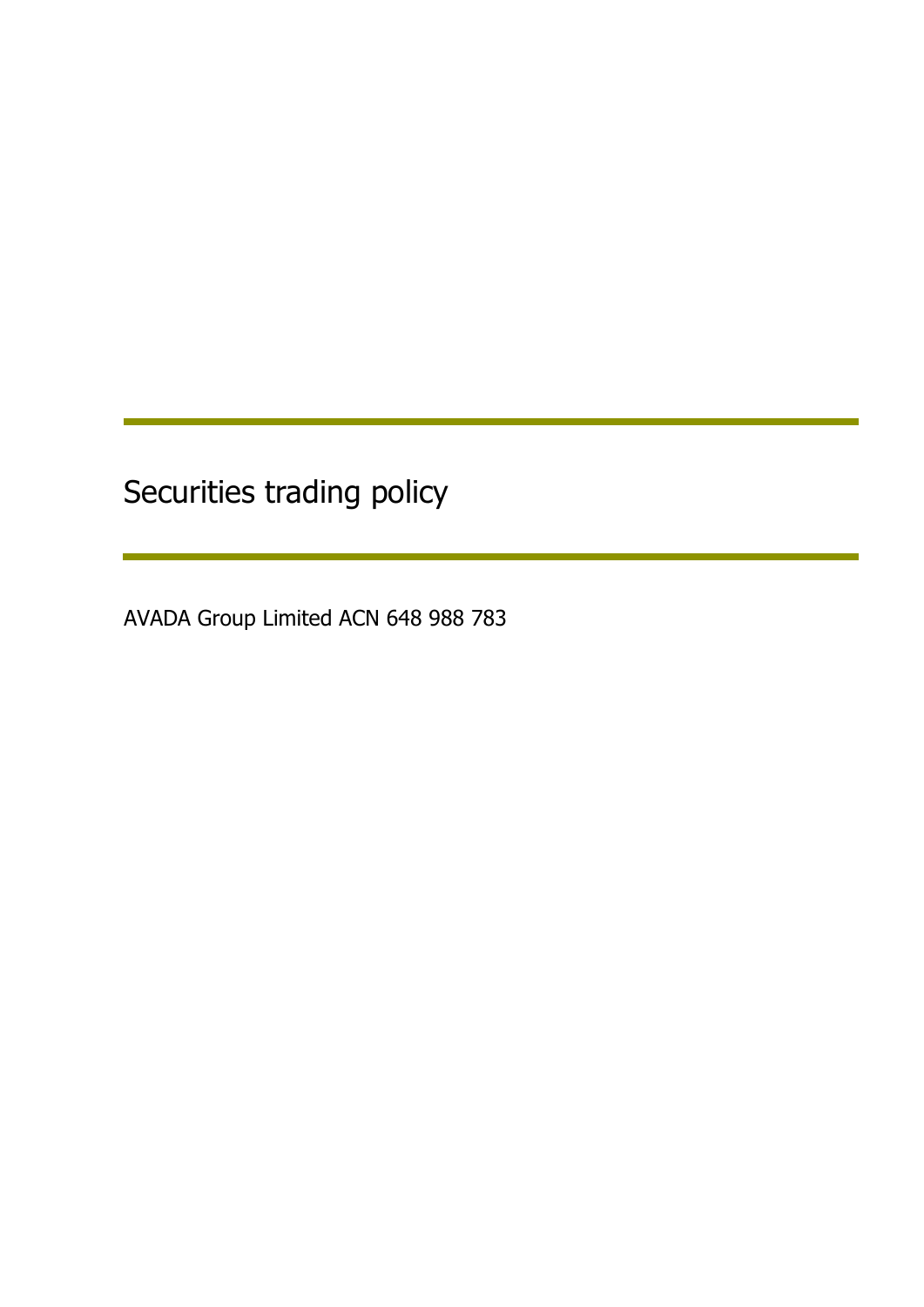# Table of contents

| 1                       |  |
|-------------------------|--|
| $\overline{2}$          |  |
| 3                       |  |
| 4                       |  |
| 5                       |  |
| 6                       |  |
| $\overline{\mathbf{z}}$ |  |
| 8                       |  |
| 9                       |  |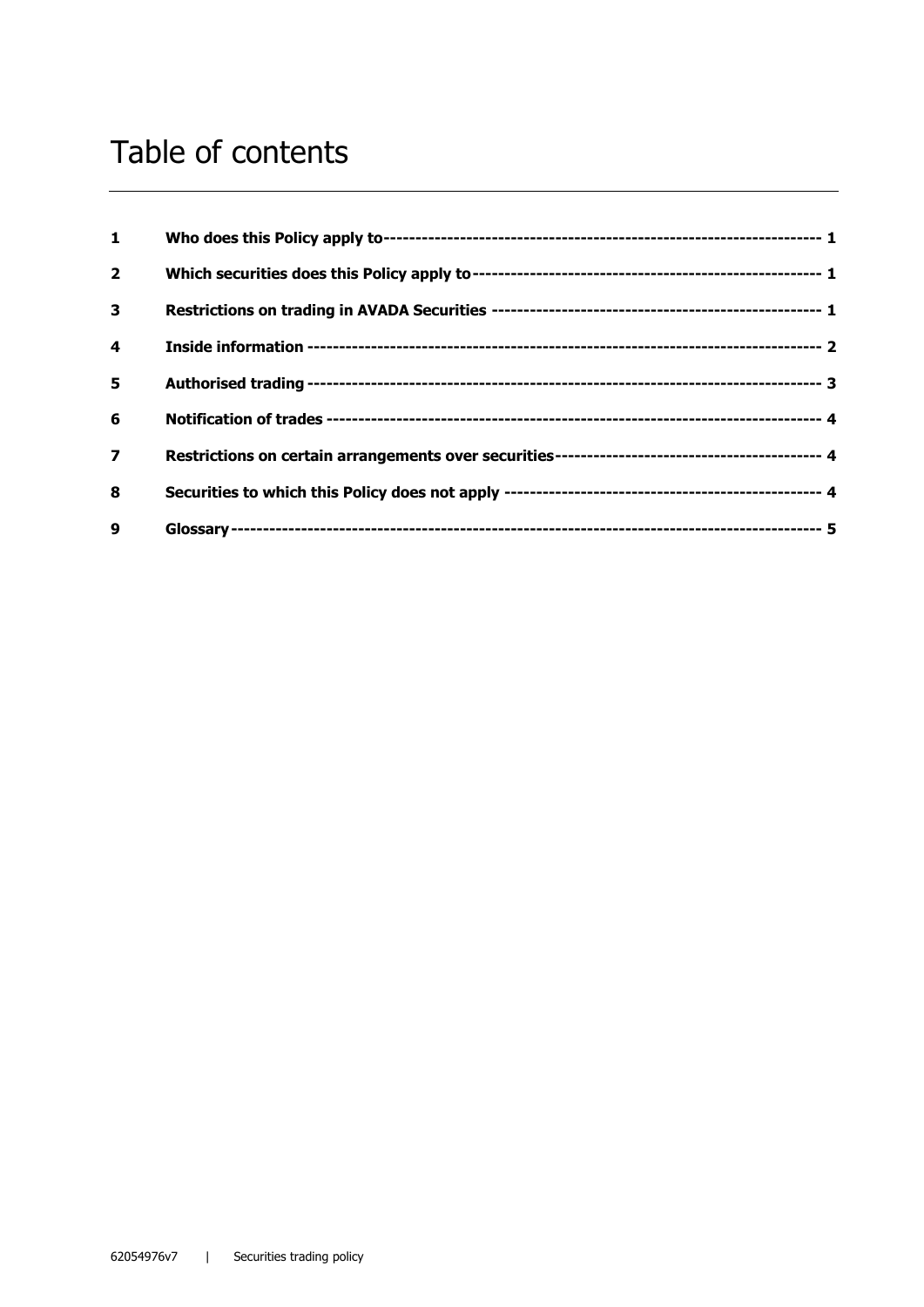## Securities trading policy

AVADA Group Limited ACN 648 988 783

## **1 Who does this Policy apply to**

1.1 This Policy applies to:

- (a) all directors;
- (b) the Company Secretary;
- (c) all senior executives and senior management;
- (d) each employee who is an executive assistant or personal assistant to an officer referred to above;
- (e) any person who is a member of the Key Management Personnel and is not otherwise covered by paragraphs 1.1(a) to 1.1(d); and
- (f) any other employee, contractor, consultant or adviser nominated by the CEO or Company Secretary from time to time (for example, because they are working on a confidential, price sensitive project or transaction) and notified that they an 'Employee' for the purposes of this policy,

together, these individuals are referred to as **Employees** in this Policy.

1.2 An Employee who is prohibited from trading under this Policy must not trade through any member of their family, or through a trust or company over which they have influence or control.

## **2 Which securities does this Policy apply to**

- 2.1 This Policy applies to all securities issued by AVADA of any kind, including ordinary or preference shares, debentures, convertible notes, options and hedging or derivative instruments.
- 2.2 This Policy also covers trading in the securities of other companies if:
	- (a) the company is a joint venture or has material dealings with AVADA;
	- (b) AVADA has made (or is planning to make) a takeover offer; or
	- (c) AVADA has a substantial interest (5% or more) in the company.
- 2.3 For the purposes of this Policy, all the securities referred to above are called AVADA Securities.
- 2.4 The circumstances in which this Policy does not apply are set out in paragraph 8.

## **3 Restrictions on trading in AVADA Securities**

3.1 This paragraph sets out the circumstances in which Employees cannot trade in AVADA Securities.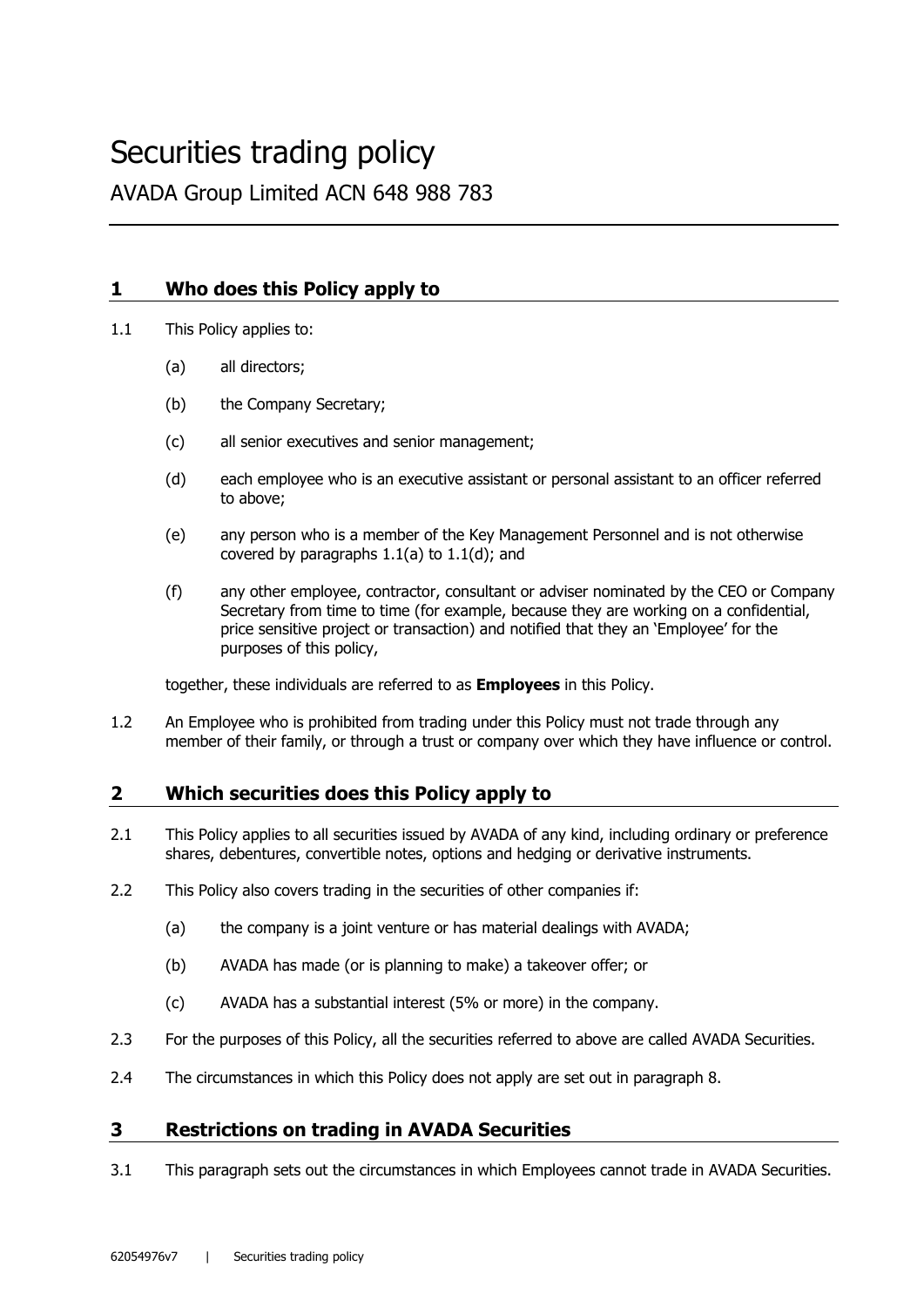#### **Inside information**

- 3.2 If you are an Employee, you must not trade if you have inside information. Paragraph 4.2 of this Policy outlines what constitutes 'inside information'.
- 3.3 If you trade in AVADA Securities while you have inside information, not only are you in breach of this Policy, but you may also be in breach of the insider trading provisions of the Corporation Act, which is a criminal offence.

#### **Restricted Periods**

- 3.4 If you are an Employee, you must not trade during a Restricted Period.
- 3.5 A Restricted Period is the period:
	- (a) between 1 January and the day of release of the Appendix 4D Half Year Report to ASX;
	- (b) between 1 July and the day of release of the Appendix 4E Full Year Report to ASX; and
	- (c) any other period which the Board resolves.
- 3.6 Outside of the Restricted Periods above, you may trade in AVADA Securities so long as you are not prohibited from trading under another rule in this Policy.

#### **Speculative Trading**

3.7 If you are an Employee, you must not trade in AVADA Securities for short term or speculative gain.

## **4 Inside information**

4.1 Paragraph 4 sets out what is meant by 'inside information', as well as a summary of insider trading.

#### **What is inside information**

- 4.2 Inside information is information that is not generally available, and which, if it were generally available:
	- (a) a reasonable person would expect it would have a material effect on the price or value of AVADA Securities; or
	- (b) would, or would be likely to, influence persons who commonly invest in securities in deciding whether to acquire or dispose of AVADA Securities.
- 4.3 Information is considered 'generally available' if it is readily observable, or if it has been made known in a manner likely to bring it to the attention of persons who commonly invest in securities of the relevant type.

#### **Restrictions on using inside information**

4.4 Paragraph 3.2 of this Policy prohibits you (as an Employee) from trading in AVADA Securities if you have inside information.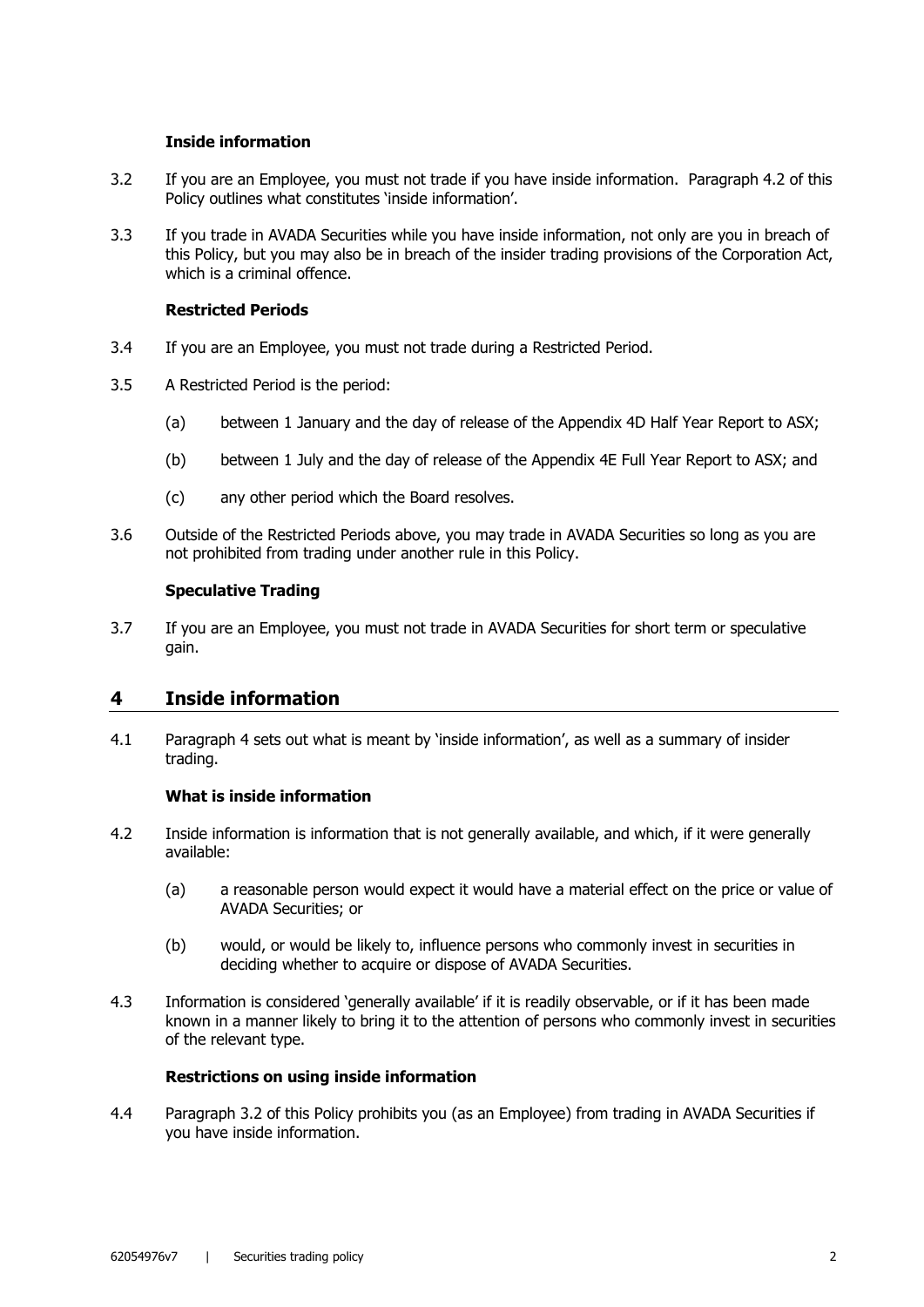- 4.5 The Corporations Act also makes insider trading illegal. You commit an offence if you have information about a company which you know to be, or ought reasonably know to be, inside information and you:
	- (a) trade in that company's securities;
	- (b) procure another person to trade in that company's securities; or
	- (c) communicate the information, directly or indirectly, to another person who you know, or ought reasonably to know, is likely to trade in those securities or procure another person to trade in those securities.
- 4.6 Insider trading is prohibited at all times. This is the case for all persons (including employees that may be not be subject to this Policy) when they are in possession of inside information.

#### **5 Authorised trading**

5.1 If you wish to trade in AVADA Securities during a Restricted Period, you may apply for permission to trade if exceptional circumstances exist. This is called Written Clearance.

#### **Who can give Written Clearance**

5.2 An Authorised Officer can give Written Clearance. The Authorised Officer changes depending on who is seeking Written Clearance. The table below sets out who is an Authorised Officer.

| <b>Person seeking Written Clearance</b>           | <b>Authorised Officer</b>                                                                              |
|---------------------------------------------------|--------------------------------------------------------------------------------------------------------|
| The Chairman                                      | The Chairman of the Audit and Risk Management<br>Committee                                             |
| The CEO, or a director other than the<br>Chairman | The Chairman, or in the absence of the Chairman, a<br>non-executive director nominated by the Chairman |
| Any other person                                  | The CEO, or in the absence of the CEO, a<br>non-executive director nominated by the CEO                |

#### **When can Written Clearance be given**

- 5.3 Written Clearance can only be given if the proposed trade:
	- (a) is not:
		- (i) contrary to law;
		- (ii) for speculative gain;
		- (iii) to take advantage of inside information; or
		- (iv) likely to be seen by the public, press, other shareholders or ASX as unfair; and
	- (b) exceptional circumstances exist justifying the issue of the Written Clearance.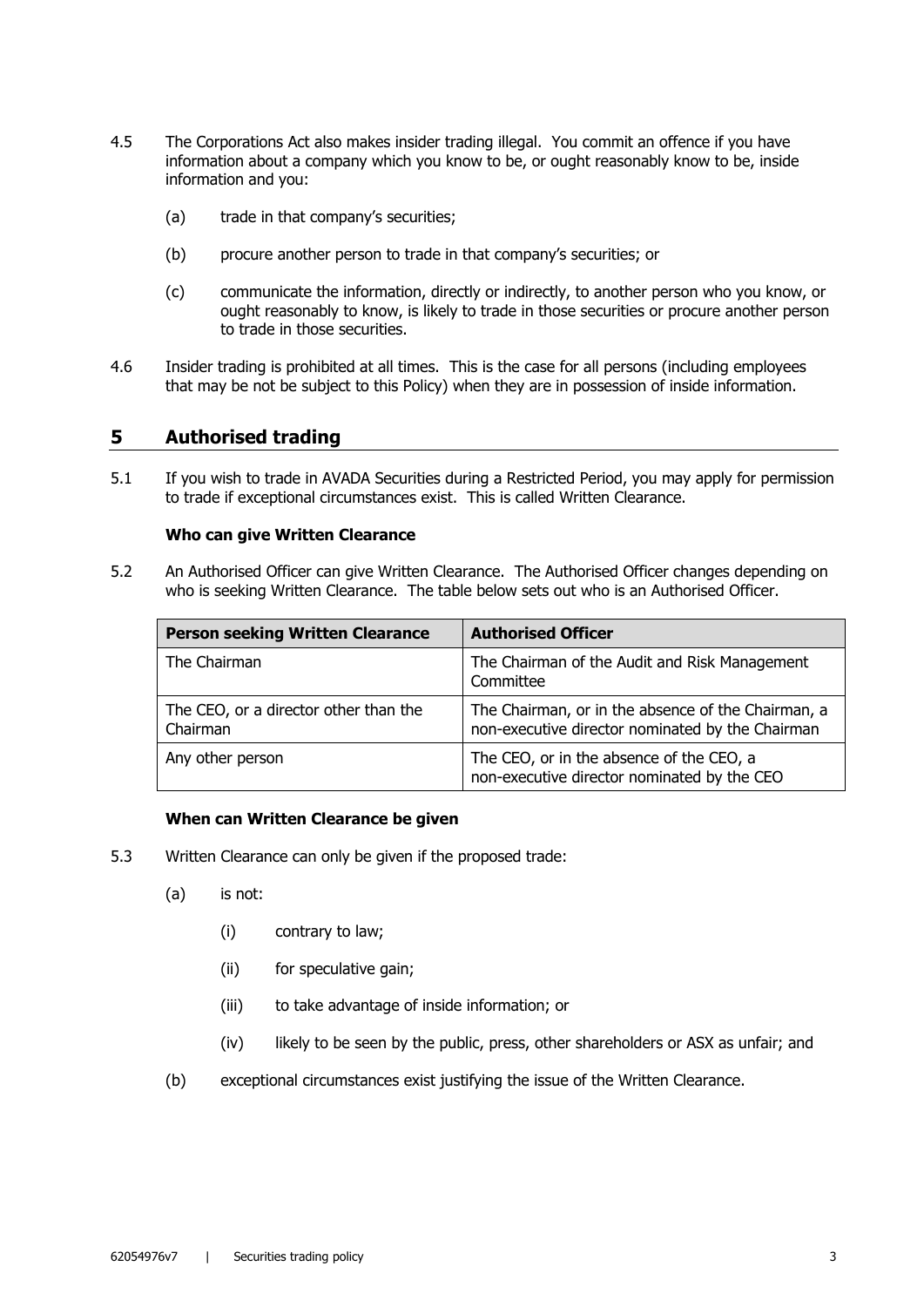#### **What are exceptional circumstances**

- 5.4 What constitutes an exceptional circumstance is a matter for the discretion of the Authorised Officer. However, exceptional circumstances may exist if the proposed trade is:
	- (a) to realise cash in a time of financial hardship;
	- (b) to comply with the requirement of a court order or enforceable undertaking; or
	- (c) sought because delaying the trade would:
		- (i) cause greater financial hardship;
		- (ii) be exceptionally detrimental to the person's family affairs; or
		- (iii) be a breach of a court order.

#### **6 Notification of trades**

6.1 If you trade in AVADA Securities you must notify the company secretary of the details of all completed transactions within fourteen days after each transaction. This is necessary whether or not Written Clearance was required before trading. The Company secretary maintains a register of securities transactions under this Policy.

#### **Trading by directors**

6.2 If you are a director and trade in AVADA Securities, you must notify the Company secretary as soon a practicable so that the Company can lodge an Appendix 3Y or other prescribed form notifying ASX of the trade.

#### **7 Restrictions on certain arrangements over securities**

You must also not:

- (a) use AVADA Securities in connection with a margin loan or similar financing arrangement or product which may be subject to a margin call or loan to value ratio (LVR) breach;
- (b) engage in hedging arrangements, deal in derivatives or enter into other arrangements which limit the economic risk related to AVADA Securities (including, for example, the use of put and call options, contracts for differences and other contracts intended to secure a profit or avoid a loss based on fluctuations in the price of AVADA Securities) unless you have Written Clearance (as set out in paragraph 5 of this Policy); or
- (c) enter into any arrangement of the nature described in paragraph 7(a) or (b) above if to do so would be in breach of the Corporations Act.

## **8 Securities to which this Policy does not apply**

This Policy does not apply to:

(a) a transfer of AVADA Securities already held by you into a superannuation fund or other saving scheme of which you are a beneficiary;